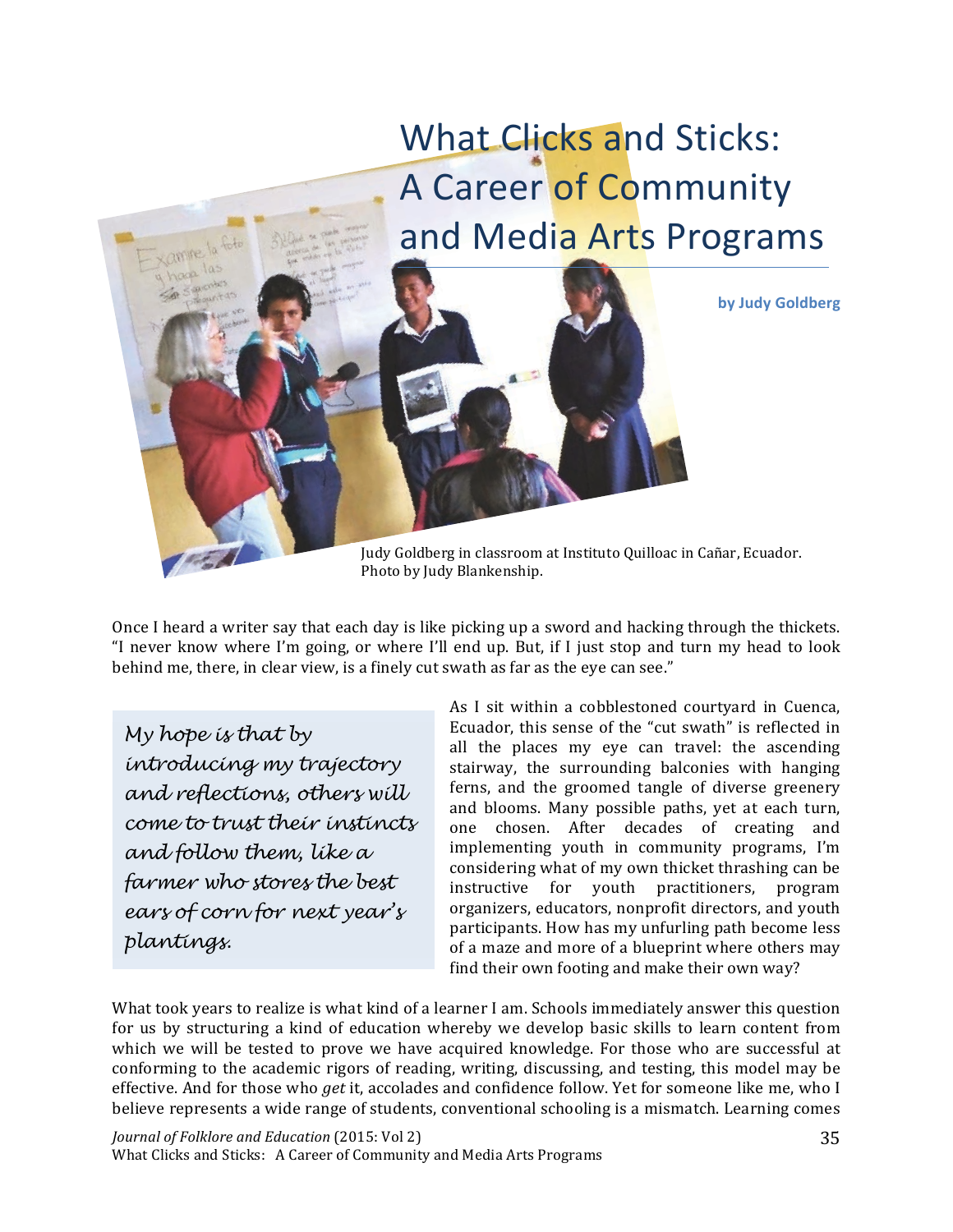alive and relevant when I can learn by doing, initiating projects, applying creativity, and interacting with other students and community members. Learning through projects motivated me; believing my learning was part of a greater whole that could complement and fulfill the needs of others heightened my investment. Hence, my work in the youth in community field comes from a personal imperative to influence conventional systems of learning. I wish to weigh in on how education can better serve, if not celebrate, the learners among us who want their schooling to be participatory and socially relevant.

## My Introduction to Project-based Learning: Foundational Organizations and Resources

Formative for me as a teenager was attending a presentation about Project Piaxtla at my high school. Slides of the Sierra Madres, faces of Mexican villagers, and the project's goal to teach self-sufficiency in health care released a magnetic force in me. I later found myself among a group of five students. trekking by foot and burro into remote villages to teach people how to brush their teeth. "Abre la boca, ¡mira, como asi!" I would say as I brushed teeth inside a stranger's mouth. This could have ignited a dental career, but more compelling was a desire to work in Spanish-speaking communities, be useful, and uncover stories.



Students in the Youth Media Program. Photo by Katy Gross, YMP Program Director.

Foxfire Books and the field of experiential education were the next gravitational pull. The attraction to learn through human exchanges and active participation led to a few years as a wilderness instructor for teens who also responded well to this experiential learning experience.

Considering what presents itself and measuring it with intention has consistently steered my professional decisions. Upon completing film school at the Anthropology Film Center in Santa Fe, New Mexico, I was introduced to a wild-eved, mission-driven, entrepreneurial hippy looking for a production assistant for a one-day shoot to produce a PSA on needs of the elderly. This gig led to six years with the Self Reliance Foundation where filmmaking, community stories, and education came together. We produced documentaries about village life and sustainability in northern New Mexico. We wrote ancillary guides and led workshops in solar energy and technology at a local school. My first film was La Querencia: A Homeland Facing Change, using a folk tale about a cricket and a toad to convey cultural tensions between traditional values and modern-day pressures.

## Youth, Community, and Learning: Always at the center is story

The merger of videography and teaching led to several years as an artist-in-residence. I taught video production throughout New Mexico, primarily with underserved Native, Hispanic, and disaffected youth. At each site the students determined what they wished to explore and communicate. My job was to awaken their imaginations and facilitate their story-making into images, voices, and sound.

Always at the center is story. Many of us claim this word "story" and I fear its cooption. Story provides a context for understanding human experience. It gives us vantage points to see others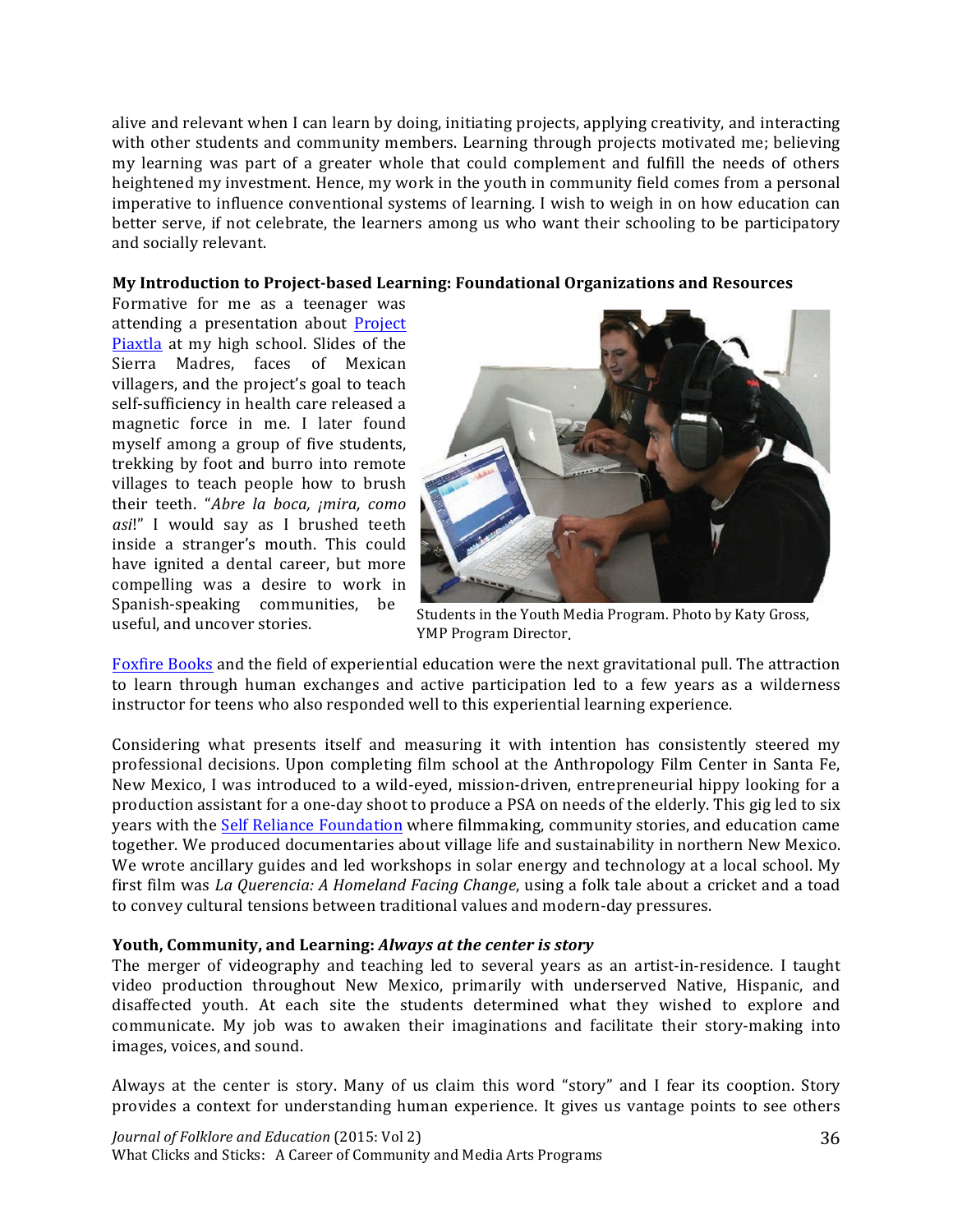and ourselves as characters within a series of events. Guiding participants to uncover personal narratives or conduct interviews creates a space of trust, enabling the person of focus to be heard. We all have stories of trauma and triumph and these are the stories we need to tell, the ones hankering to spill out. From an educator's point of view, story-making drawn from fieldwork (ethnography) seamlessly integrates academic learning, community building, and inquiry into the human condition. Story-making can activate learners' motivation to know more about places, history, and literature and how to assess contemporary life. As one 7<sup>th</sup>-grader articulated during an oral history project, "It's fun, so you don't even know you're learning."

The thicket is dense when you are the first to clear the trail. And my machete was additionally heavy, as I carried a lion's share of self-doubt. Yet, there was something greater than myself at play. Maybe what kept me going was that initial pull to adventure that claimed me early on and only now can I affectionately say, won out.

Encouraging the creative light to shine in others is contagious, but how does one make youth in community programs viable? Essential are relentless tenacity (or call it crazy persistence), the ability to articulate how participants benefit, ceaseless grant writing, schmoozing, and an ability to ignite the vision in others. Seizing the slightest crack in a door is imperative. Balancing what to pursue, sustaining the work at hand, and forming new relationships require a juggler's rhythm. Expanding a plan to welcome others' ideas and remaining open to what appears is also a must, as it often is better than what you initially imagined.

During my 40s I established a media business, Viewpoint Productions, unwittingly affirming a freelancer's life of uncertainty. I was teaching video as an adjunct faculty member at Santa Fe Communitv

College and producing videos for public and private entities when I was asked to work on a documentary about the New Mexico Farm Security Administration (FSA) photographers for an exhibition at the New Mexico Museum of Fine Arts. This project was the game changer that marked the shift from managing multiple projects to dedicating my career to educational community programs. Drawing from the Well: Connecting School to Community and, later, the founding of the nonprofit Youth Media Project (YMP) formed and engaged the pedagogy to teach and practice the craft of digital storytelling and the art of listening for a socially responsible world.

Drawing from the Well uses a "well" metaphor as a framework for an interdisciplinary, communitybased, oral history curriculum. From my years in northern New Mexico, where I lived in a one-room adobe and drew my water from la noria (a water well), the idea of pulling up the stories to nourish the community was a natural extension of my work with the Self Reliance Foundation and the FSA video project. We had taken the FSA photographs to their places of origin to ask residents (many had been my neighbors) to tell us about the people, traditions, and events during the time of the Great Depression. These same photos became invaluable when starting Drawing from the Well in the same community, where we asked students, "How is life different today, compared to life half a century ago?" The photos triggered students to imagine, compare, question, and write stories about their community. Middle-school students worked in teams to investigate their personal heritage, folklore, traditions, celebration, and lifestyles. This led them to interview, record oral histories, edit, and present back to their community stories and insights. New intergenerational relationships and new ways of learning and demonstrating knowledge about history, Spanish, language arts, and communication skills surfaced. The State Historian's Office adopted Drawing from the Well as a means to gather community stories.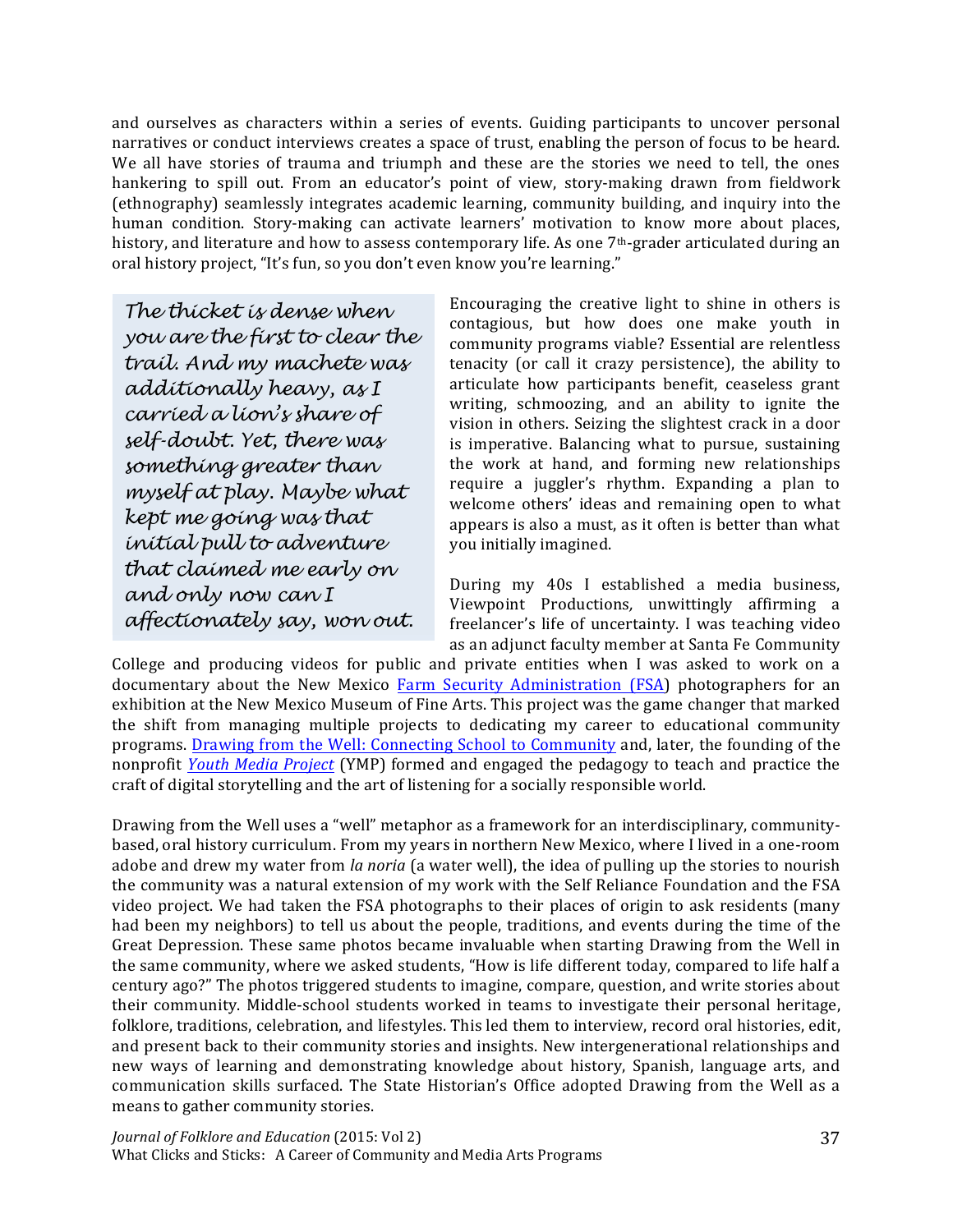## **Nuts and Bolts for Designing Community Media Learning Programs**

## **Planning**

The Drawing from the Well Curriculum offers an adaptable framework for vouth in community programs. Media production and making a digital story can galvanize students' focus and energy, creating a positive learning experience. Metaphors, such as La Noria (a water well), which was foundational for this curriculum, can serve as a template for planning a project's progression. The 4 P's outline the straightforward approach:

Pre-production. Production, Post-production, and Presentation.

The more youth are in charge, the greater the learning and the gain.

## **Assessment**

What does "success" look like when using media to engage youth in community? When creating community media projects, align with colleagues, existing programs, and educational institutions for ongoing beneficial impact. In today's competitive grant-funding world, forming meaningful partnerships with schools, colleges, nonprofits, populations with specific needs, and community issues is essential. Being inventive, creative, replicable, and scalable helps, too.

The following objectives and goals were critical to defining successful projects. At Youth Media Project they were remembered as the  $4 \text{ Cs}$ :

**Collaborate** with active and committed partners for participants to **Create** digital media to **Communicate** about social issues for positive social Change.

We learned to design and evaluate all our projects using these guideposts when writing proposals and contracts, creating curriculum, schedules, building critiquing youth productions, and reporting assessments.

YMP built upon the successes of Drawing from the Well. Applying the model of collaboration with existing educational programs-schools, colleges, and service organizations-YMP activities revolved around producing a regular radio show, now called Audio Revolution!, to focus on vouth-related issues selected. represented, and crafted by youth. As time progressed and ongoing contracts with educational institutions grew. YMP established an internship program, whereby college graduates (many through students and AmeriCorps) used YMP as a laboratory to practice their craft of media production and to mentor students. My work shifted from serving as a practitioner to founding and directing an organization. This required new skills in development, management, and administration.

After 35 years of designing, coordinating, fundraising, instructing, and finally hiring talented staff, I needed to refuel and reconnect with the reasons I had "picked up the sword and begun my thrashing." Last year I was granted a sabbatical from YMP and set out for four and half months with my husband Thayer Carter. I called it the Plan Sin Plan. We chose Ecuador with a little more than a spin of the globe—a family connection, attraction to diverse landscapes and cultures, plus a return to learning Spanish drew us there. During my sabbatical I began imagining an extension of YMP's internship program to include an international component; the zeal to run an organization had waned. Thankfully, in my absence, new leadership was emerging. I returned to YMP with the satisfaction that my work of launching and sustaining the organization was complete. I was ready to spread my wings.

While in Ecuador, thanks to colleagues with whom I had made the FSA video, we were introduced to Judy Blankenship, a documentary photographer and author who lives half the year in Cañar, Ecuador, with her husband Michael Jenkins. Judy had established an extensive archive of photos and oral histories of the indigenous Cañari people. When visiting Judy and Michael, Judy presented a proposal: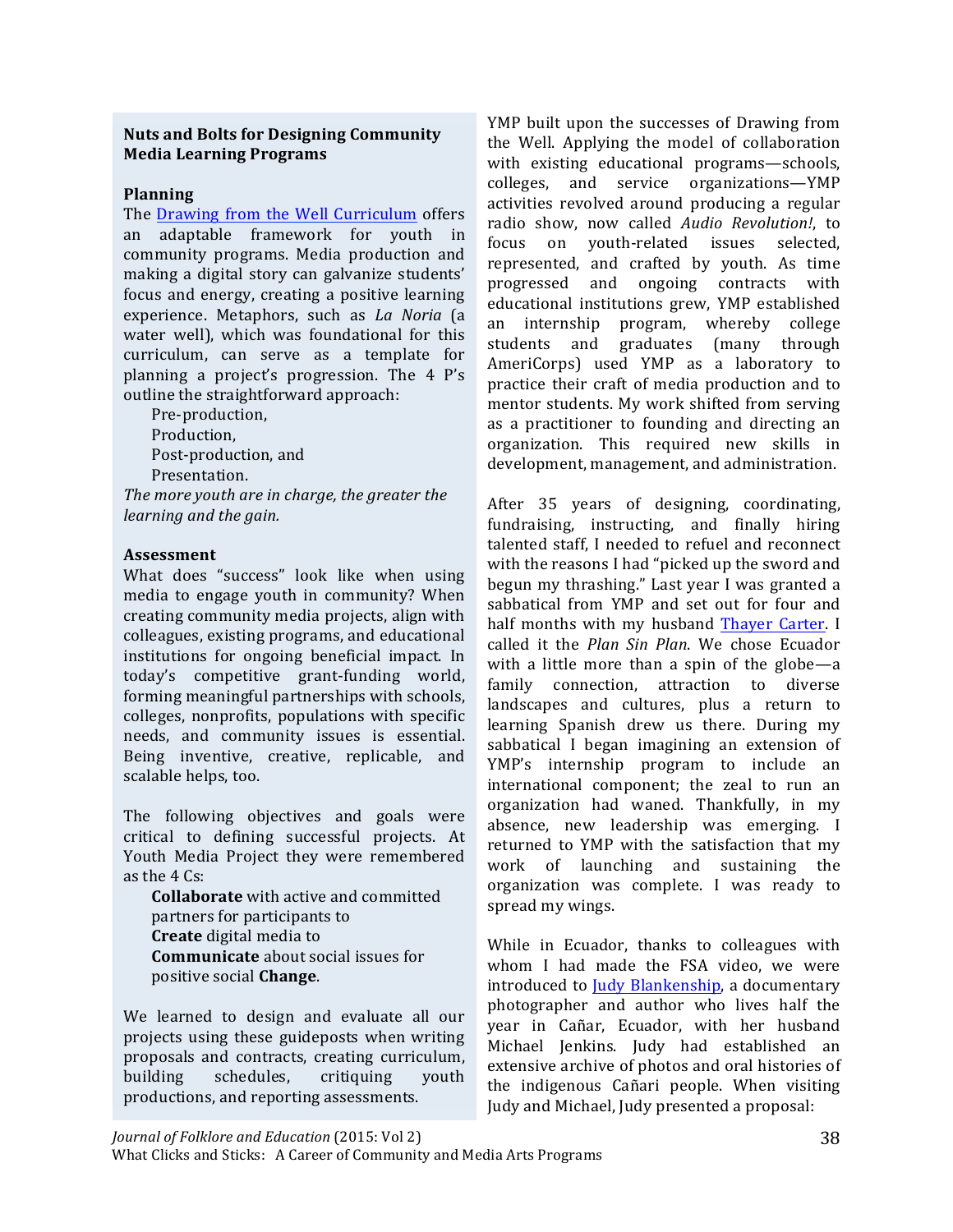

Voces Project. Photo by Judy Blankenship.

### **Media Learning Models**

Many wonderful radio and video products are available online. Here are some of my favorite radio stories from YMP participants. They also represent successful educational partnerships:

## A Remarkable Listener **Palestinian Hoop Dreams** We Youth

For a video demonstrating process more than product, go to this YMP Sampler.

Voces de Cañar/Cañarikunpa Rimay is an emerging intergenerational, transnational digital storytelling exchange steeped in community identity and learning. Conceived this year, the website is beginning to be populated with radio segments, photographs, posts, and videos. Check out Dia de la madre for a youth in community sample. La marcha captures an event.

How would I like to assist in the indigenous Cañari archive work? She had just learned that the archive would eventually be part of the LLILIAS Benson Latin American Archives and Collections at the University of Texas.

And so, the story continues....

We learned that the third largest concentration of Ecuadorians in the world live in New York City, and 85 percent of the families in Cañar have family there. Thanks to folklorist colleagues Suzy Seriff and Laura Marcus Green with whom YMP co-created outreach programs with the Gallery of Conscience at the Museum of International Folk Art, the idea of an exchange and potential partnerships were suggested. I took an exploratory trip to NYC to see if the pieces would snap together. Forming this transnational digital storytelling exchange has been like following the yellow brick road and landing in Oz.

Since March 2015, a team of us in Cañar have been producing audio and video segments for Voces de Cañar/Cañarikunapa Rimay, a digital storytelling exchange between Cañaris in NYC. Ecuador and  $0<sub>ur</sub>$ transnational professional team is exploring within our respective communities how traditions, cultural heritage, and contemporary life find new forms of expression and adaptations when one culture resides in two locations. The impact of migration, including how family and cultural ties are sustained, balanced, and transformed, underpins this project.

The impacts of authentically and ethically connecting learning, service, and youth continue to grow. Kichwa Hitari is an online weekly live broadcast for the Kichwa-speaking Ecuadorian community. Since April they have been broadcasting our bilingual (Kichwa and Spanish) Voces de Cañar radio segments through Radio el Tambo Stereo in the Bronx. Our first video segment about Carnaval was screened in April at Bronx Rising! Hawari at a POEMobile event with City Lore and the Bronx Music Heritage Center. We've conducted classes with journalism students at Cañar's bilingual Instituto Quilloac, with exercises from Drawing from the Well, using Judy B's photos to trigger students' creative writing and audio recordings. We're coordinating with Radio Ingapirca, a Cañar station, to broadcast edited versions of our Cañar pieces and Kichwa Hitari commentary. To date we've produced stories about local festivals, a march for International Workers' Day, and a Mother's Day segment including messages and music from a youth ensemble. We're finishing a segment featuring the Quilloac students' Kichwa poems. They'll be ready for another upcoming POEMobile event in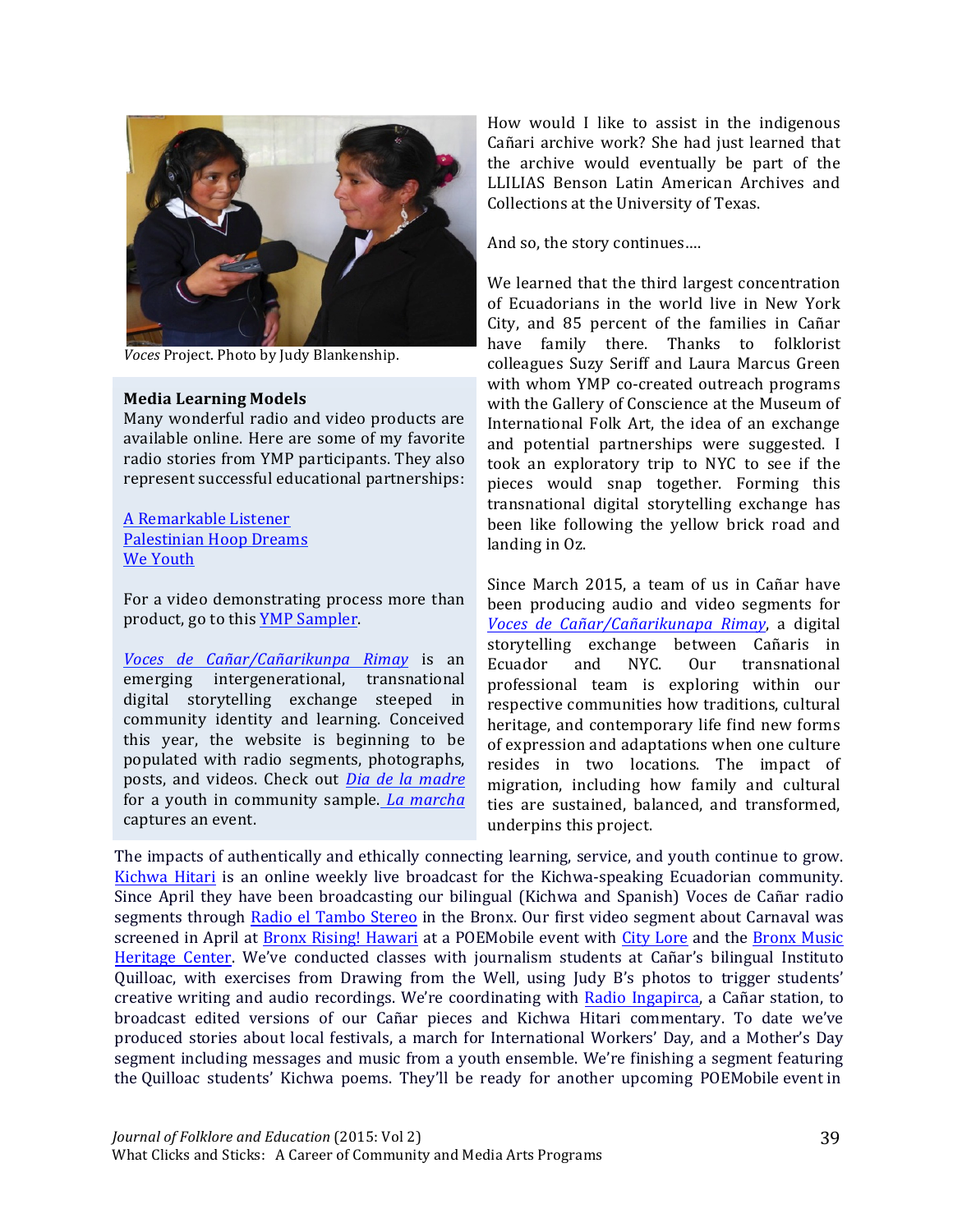NYC. And we're seeking funding to expand the impact and reach of our work to build community through creating media.

The challenge of sustaining collaborative community programs is exceedingly more difficult. The world of Common Core standards and mandatory testing is leaving less room for innovation and community engagement. Finding funding support through grants and fundraisers to maintain programming and job security is, well, like relying on a spinning roulette wheel to land consistently on your number. Yet youth, youth providers, and youth organizations are hungry for engaging community media programs, and this work fulfills a niche in afterschool, summer, and weekend workshops. Story-making has the capacity to set those in danger of falling through the scholastic cracks back on track. And nonprofits and businesses are all interested in having their stories told and posted online. The rewards from community story collection, the positive impact for nonconventional learners, and the potential for creative story-making are boundless. If you're an irrepressible sword-swinging adventurer, then I say sharpen your tools, get to know your particular jungle, and blaze (or widen) an inter-connective youth, community, and education trail.



A Theater Arts graduate of UC Santa Cruz, with post-graduate work through Temple University at the Anthropology Film School in Santa Fe, Judy Goldberg has devoted her professional career to the production, dissemination, and training of place-based digital storytelling programs for public radio and TV broadcasts. After decades of independent media production and education, she became founding director of Youth Media Project and is currently coordinating Voces de Cañar, an independent extension of this work.

Judy Goldberg in Alausí, Ecuador. Photo by Thayer Carter.

#### **Sidebar URL citations**

http://www.cesdp.nmhu.edu/drawing-from-the-well/index.html http://www.youthmediaproject.org/2013/03/a-remarkable-listener http://www.youthmediaproject.org/?s=Palestinian+Hoop+Dreams http://www.youthmediaproject.org/2011/08/we-youth http://www.youthmediaproject.org/2014/10/sampler-of-ymp-programs http://www.vocesdecanar.org http://www.vocesdecanar.org/el-dia-de-la-madre http://www.vocesdecanar.org/1-de-mayo-la-marcha-desde-el-tambo-a-canar

### **Article URL citations**

http://www.healthwrights.org/index.php?option=com\_content&view=article&id=204:piaxtla-main&catid=91

http://www.foxfire.org http://www.selfreliancefoundation.org http://www.loc.gov/pictures/collection/fsa http://www.cesdp.nmhu.edu/drawing-from-the-well/index.html http://www.youthmediaproject.org http://judyblankenship.com http://www.vocesdecanar.org http://kichwahatari.org http://www.radioeltambostereo.com/fm http://citylore.org/event/bronx-rising-april-national-poetry-month http://citylore.org http://www.whedco.org/Arts/Bronx-Music-Heritage-Center www.radioingapirca.com.ec